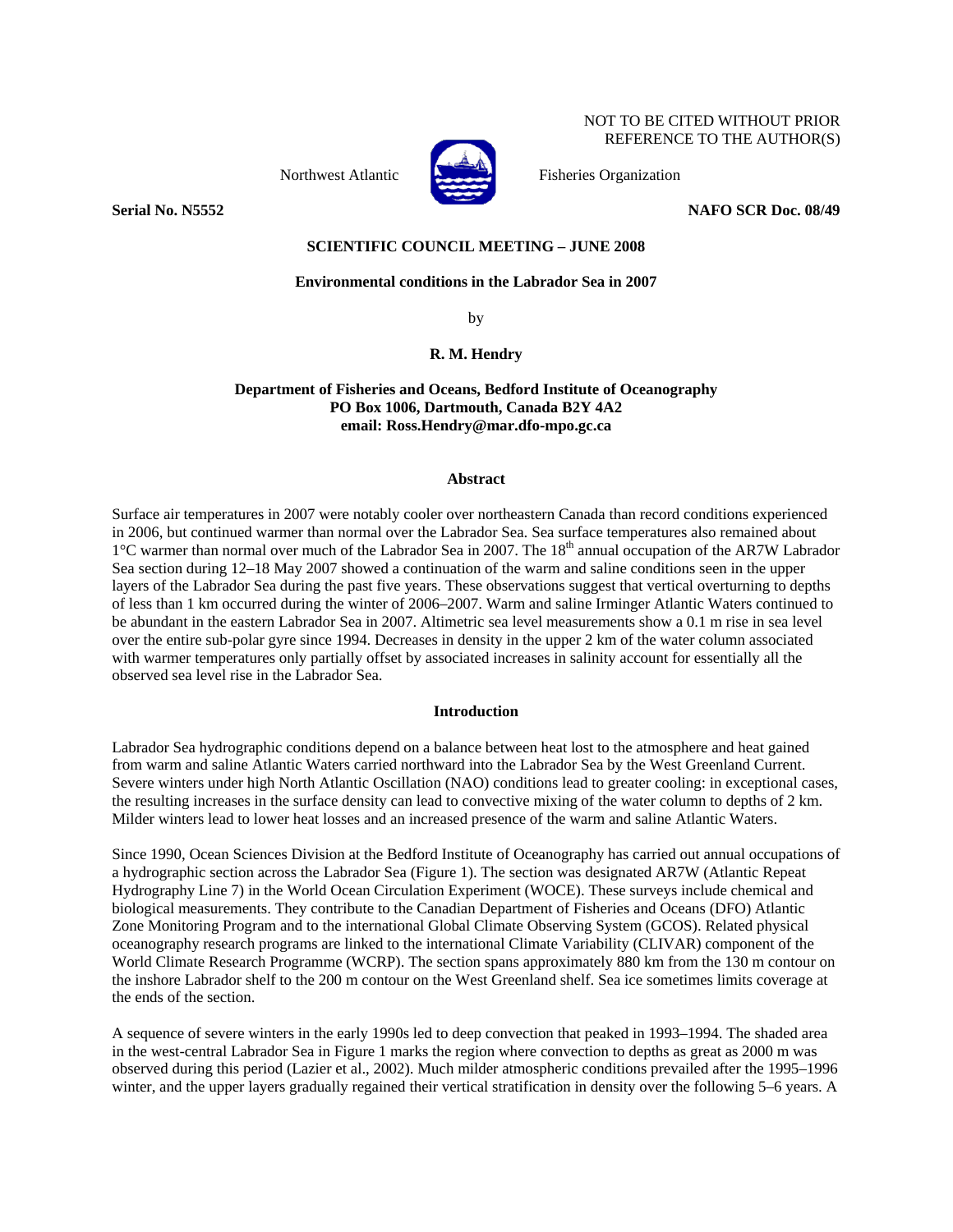new regime of shallow wintertime overturning has occupied the past 4–5 years. This has led to the formation of warm, saline, and low-density mode waters in the upper 1000 m of the water column.

#### **Results and Discussion**

### *Sea level pressure*

A map of annual mean NCEP/NCAR reanalysis sea level pressure anomaly over the Labrador Sea and adjacent North Atlantic for 2007 [Figure 2(a)] shows a non-NAO-like low pressure cell centred over the western Labrador Sea. This would tend to move warmer air from the south northward on the West Greenland side of the Labrador Sea and cooler air from the north southward over the Labrador side of the Labrador Sea.

#### *Surface air temperature*

Annual mean 2007 NCEP/NCAR reanalysis 1000 mbar air temperature anomalies show Labrador Sea conditions about  $1^{\circ}$ C warmer than normal [Figure 2(b)], warmer in the north and cooler in the south. There was a notable cooling over northwest Canada and the western Labrador Sea compared to 2006 [Figure 3(a)]. In contrast, conditions over Greenland were similar to those observed in 2006.

#### *Sea surface temperature*

NOAA Extended sea surface temperature (SST) (Smith and Reynolds, 2004) estimates of the 2007 annual mean SST anomaly for the Labrador Sea and adjacent North Atlantic [Figure 2(c)] show a continuation of above-normal conditions. Anomalies of up to  $1.2^{\circ}$ C relative to the 1971–2000 mean are present in the central Labrador Sea. Changes from 2006 to 2007 show a dipole pattern, with somewhat warmer conditions off southwestern Greenland and much cooler conditions south of the Grand Banks [Figure 3(b)].

Monthly-average SST anomalies from the global HadISST1 data set produced by the UK Met Office Hadley Centre (Rayner et al., 2004) were low-pass filtered and interpolated to the AR7W section. This provides another view of the notable warming that has occurred in the Labrador Sea during recent years [Figure 4(a)]. A time series of annual mean HadISST SST anomalies since 1960 derived by annual averages over the 320–520 km distance range on the AR7W section shows a change in character beginning about 1990. A trend analysis gives a 1.2 °C increase in SST during the 17-year period since the start of annual AR7W occupations in 1990 [Figure 4(b)].

## *Hydrography*

The 17th annual Fisheries and Oceans Canada AR7W survey took place during 12–18 May 2007 on CCGS Hudson Mission 2007011. This was about one week earlier than typical and relatively heavy ice conditions prevented the occupation of the innermost four stations on the Labrador shelf and the innermost station on the West Greenland shelf.

Contoured gridded sections of potential temperature from the 1993 and 2007 surveys show a marked change from the cold period of the early 1990s to the present [Figure 5(a)]. Along-section distance in kilometres increasing from southwest (Labrador) to northeast (Greenland) is used as the horizontal coordinate. The 2.8°C water produced by the deep convection in the winters of 1992–1993 and 1993–1994 has been replaced by waters warmer than 3.5°C.

The offshore branch of the West Greenland Current carries warm and saline water into the Labrador Sea. Lee (1968) defined Irminger Atlantic Water as water with potential temperatures between  $4^{\circ}$ C and  $6^{\circ}$ C and salinities between 34.95 and 35.10. Buch (2000) introduced the term Irminger Mode Water properties for waters in the same range of temperatures but with slightly lower salinities in the range 34.85–34.95. These two water masses are highlighted in Figure 5(a). They were almost completely absent in the 1993 survey but have become abundant in recent years.

A time series of potential temperature averaged over the upper 2 km for all stations at least that deep during the 1990–2007 period of AR7W surveys shows a rapid recovery from 1992–1994 up to about 2004, and a much more moderate warming during the past 4–years [Figure 5(b)]. AR7W survey times vary from mid-May to late July. Seasonal changes in potential temperature in the 0–150 m depth range were estimated from climatological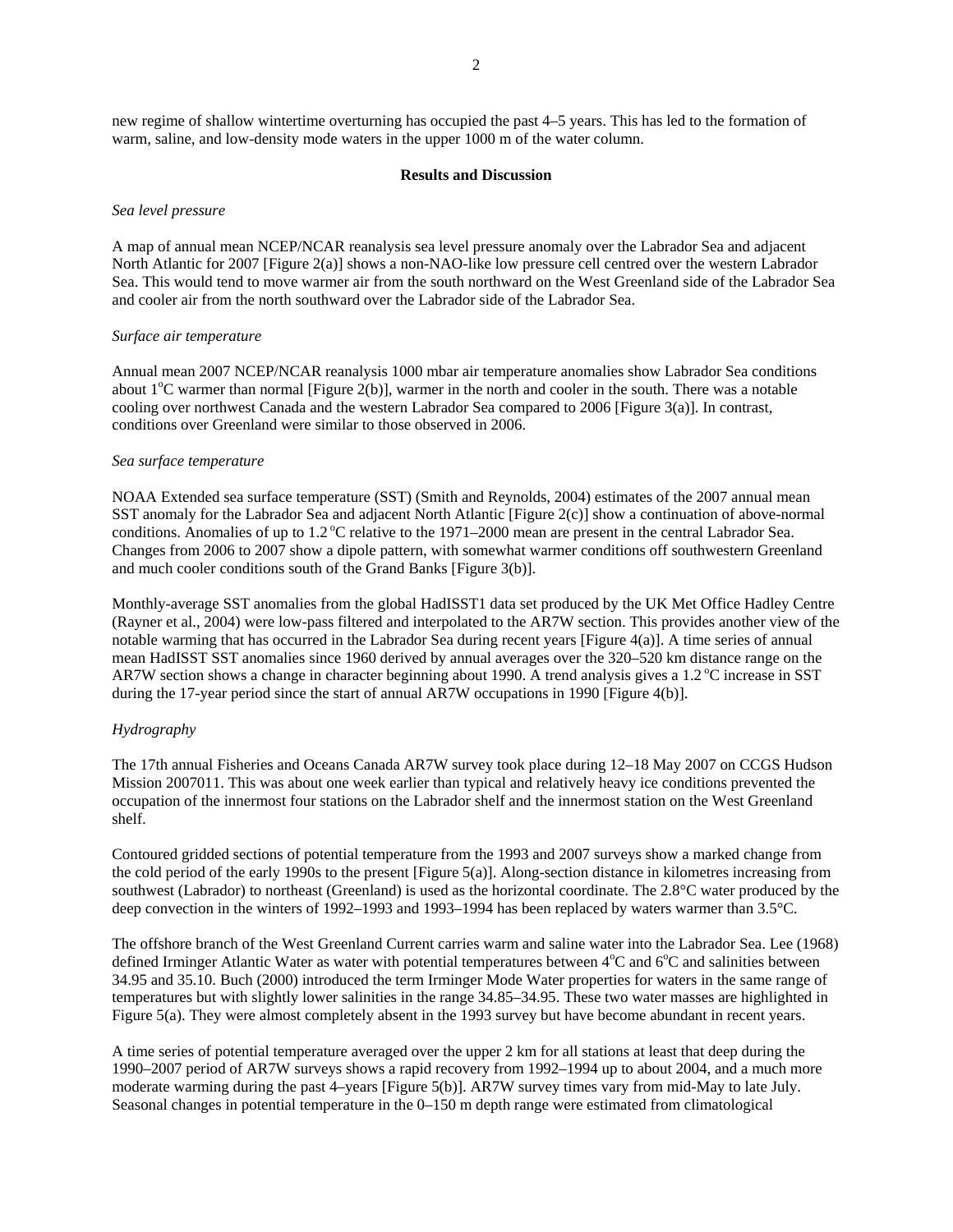hydrographic data from the U.S. National Ocean Data Center (Conkright et al., 2002) and removed before construction of this time series.

The 2007 survey encountered conditions generally similar to those observed in the past few years. A layer of reduced vertical stratification in the 500–1000 m depth range has persisted in recent years [Figure 6(a)]. This layer can be interpreted as a remnant of vertical mixing during the previous winters. The potential temperature and salinity at the potential vorticity minimum have changed somewhat, with a trend to warmer and more saline conditions [Figure 6(b)].The net density changes over the upper 2000 m during the past few years have been relatively small, with changes linked to temperature and salinity nearly in balance.

## *Sea level*

Changes in sea level due to thermal expansion and salinity variations are referred to as steric sea level changes. They can be calculated from observed temperature and salinity fields relative to a deep pressure level. Steric sea level in the west-central Labrador Sea has risen by about 0.09 m since 1994 [Figure 7(a)]. Increases in temperature alone would have given a rise in steric sea level of close to 0.15 m, but the increases in temperature have been accompanied by increases in salinity that have the opposite effect on density and steric sea level.

The French SSALTO/DUACS group uses altimetric sea level measurements to produce weekly gridded Maps of Sea Level Anomalies (MSLA) with near-global geographic coverage on a 1/3<sup>°</sup> Mercator grid. These are distributed by the French AVISO group with support from the French national space agency CNES. Data coverage begins with the TOPEX/POSEIDON mission in late 1992 and continues to the present. The gridded MSLA are produced by a statistical interpolation that is most reliable at points close to the measurements (Le Traon et al., 1998).

A time series of low-pass filtered MSLA from the west-central Labrador Sea shows an increase of about 0.1 m from 1994 to the present [Figure 7(a)]. There is remarkable agreement between the altimetric sea level changes and the steric sea level changes relative to 2000 dbar. A spatial map of the change in altimetric sea level in the northern North Atlantic between 1994 and 2007 shows a broad pattern of sea level rise of about the same magnitude [Figure 7(b)]. The spatial coherence of the sea level changes suggests that the hydrographic properties of the upper layers of the larger sub-polar gyre have undergone changes similar to those observed in the Labrador Sea over the past decade.

## **Acknowledgments**

NCEP/NCAR reanalysis images and NOAA Extended SST images were provided by the NOAA/ESRL Physical Sciences Division, Boulder Colorado from their Web site at http://www.cdc.noaa.gov/.

The HadISST1 Global Sea Surface Temperature data set was provided by the Hadley Centre for Climate Prediction and Research, Met Office, Bracknell, UK. [http://www.metoffice.com/research/hadleycentre/obsdata/HadISST1.html]

The altimeter products were produced by Ssalto/Duacs and distributed by Aviso with support from Cnes. [http://www.aviso.oceanobs.com/]. Data for Figure 7(b) was obtained via the Aviso Live Access Server (LAS) [http://las.aviso.oceanobs.com/].

Climatological hydrographic data were provided by the U.S. National Oceanographic Data Center. [http://www.nodc.gov/]

Many staff and associates at BIO have contributed to the Labrador Sea programme. Dr. John Loder presently leads the associated Ocean Sciences Division Ocean Circulation and Variability Programme. Dr. Glen Harrison was Senior Scientist on CCGS Hudson Mission 2008011 and presently leads the associated biological research program within Ecosystem Research Division. These efforts, together with those of the officers and crew of CCGS Hudson, are gratefully acknowledged.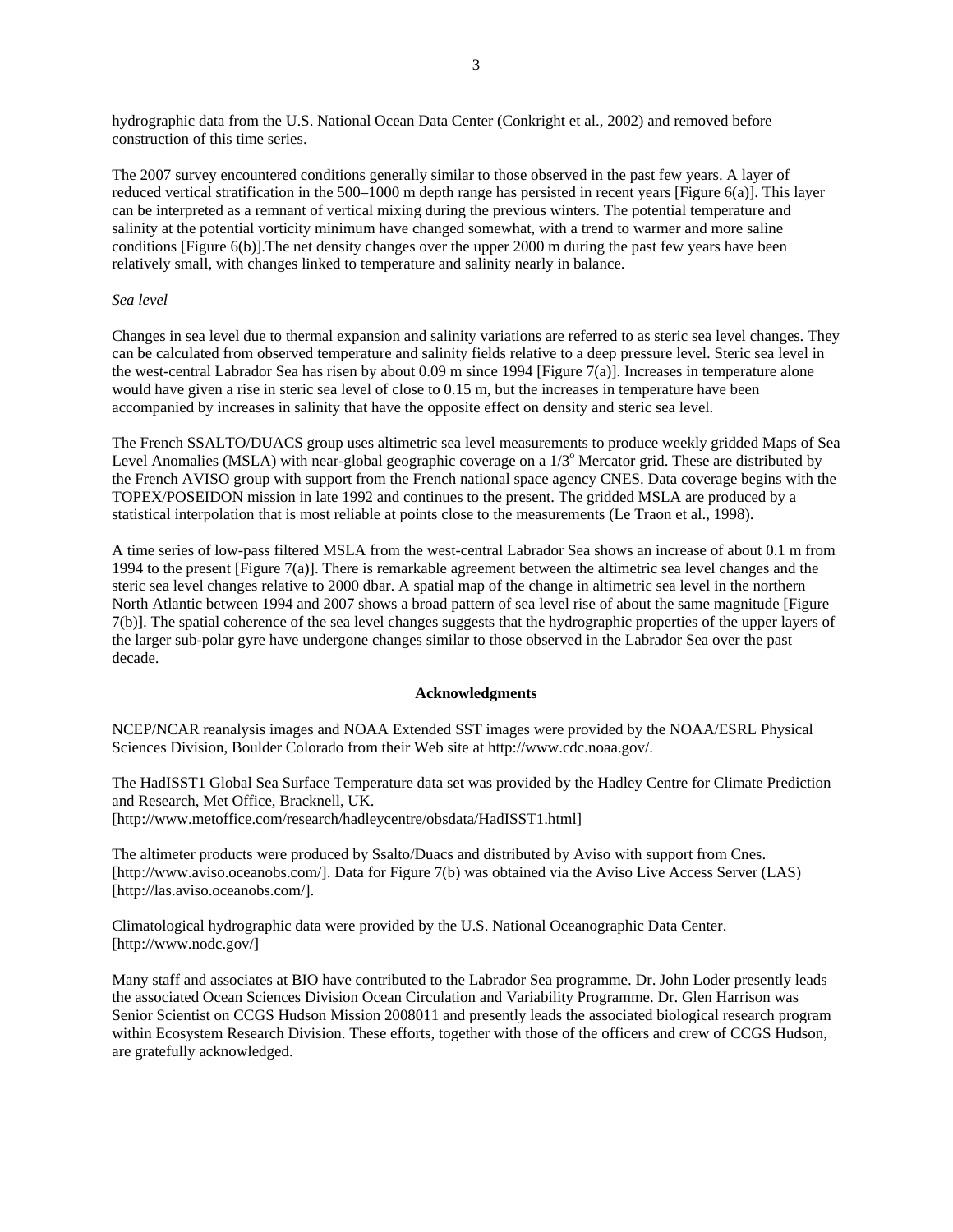## **References**

- Buch, E. 2000. Air-sea-ice conditions off southwest Greenland, 1981-97. Journal of Northwest Atlantic Fishery Science, 26, 123-126.
- Conkright, M.E., R. A. Locarnini, H.E. Garcia, T.D. Brien, T.P. Boyer, C. Stephens, J.I. Antonov. 2002. World Ocean Atlas 2001. National Oceanographic Data Center Internal Report 17, 17 pp.
- Lazier, J., R. Hendry, A. Clarke, I. Yashayaev, and P. Rhines. 2002. Convection and restratification in the Labrador Sea, 1990-2000. Deep Sea Research, 49, 1819-1835.
- Le Traon, P.-Y., F. Nadal, and N. Ducet. 1998. An improved mapping method of multisatellite altimeter data. Journal of Atmospheric and Oceanic Technology, 15, 522-534.
- Lee, A. 1968. NORWESTLANT Surveys: Physical Oceanography. ICNAF Special Publication Number 7, Part I, 31-54.
- Rayner, N. A., D. E. Parker, E. B. Horton, C. K. Folland, L. V. Alexander, D. P. Rowell, E. C. Kent, and A. Kaplan. 2004. Global analyses of sea surface temperature, sea ice, and night marine air temperature since the late nineteenth century, Journal of Geophysical Research, 108(D14), 4407, doi:10.1029/2002JD002670.
- Smith, T.M., and R.W. Reynolds. 2004. Improved Extended Reconstruction of SST (1854-1997). Journal of Climate, 17, 2466-2477.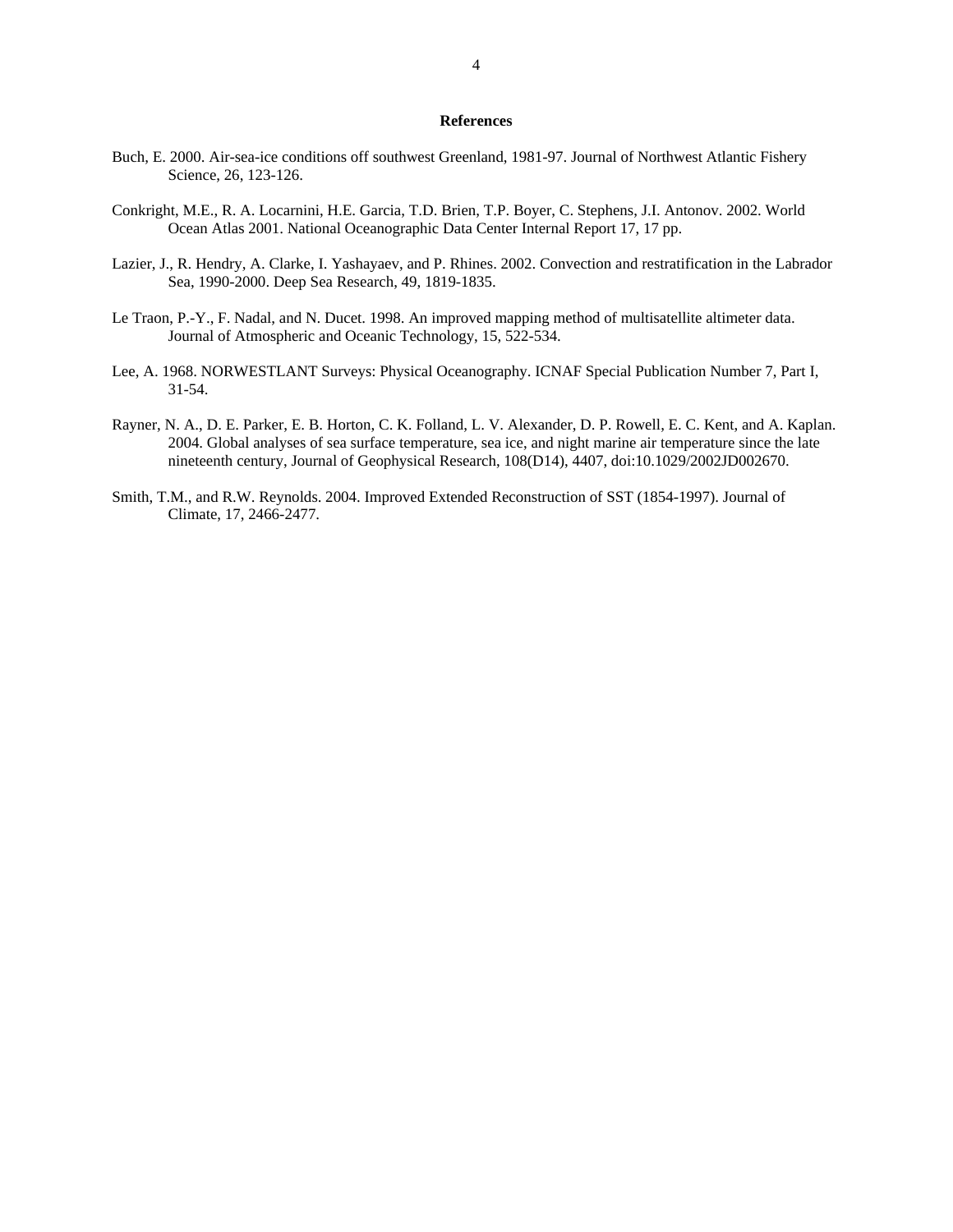



**Figure 1** Map of the Labrador Sea showing the AR7W section and a schematic representation of the major upper-layer currents. Studies of winter convection have focussed on the west-central Labrador Sea (shaded area).

**Figure 2(a)** NCEP/NCAR reanalysis of annual sea level pressure anomaly over the Labrador Sea and adjacent North Atlantic for 2007.



**Figure 2(b)** NCEP/NCAR reanalysis annual 1000 mbar air temperature anomaly over the Labrador Sea and adjacent North Atlantic for 2007.



**Figure 2(c)** NOAA extended sea surface temperature annual anomaly for the Labrador Sea and adjacent North Atlantic for 2007.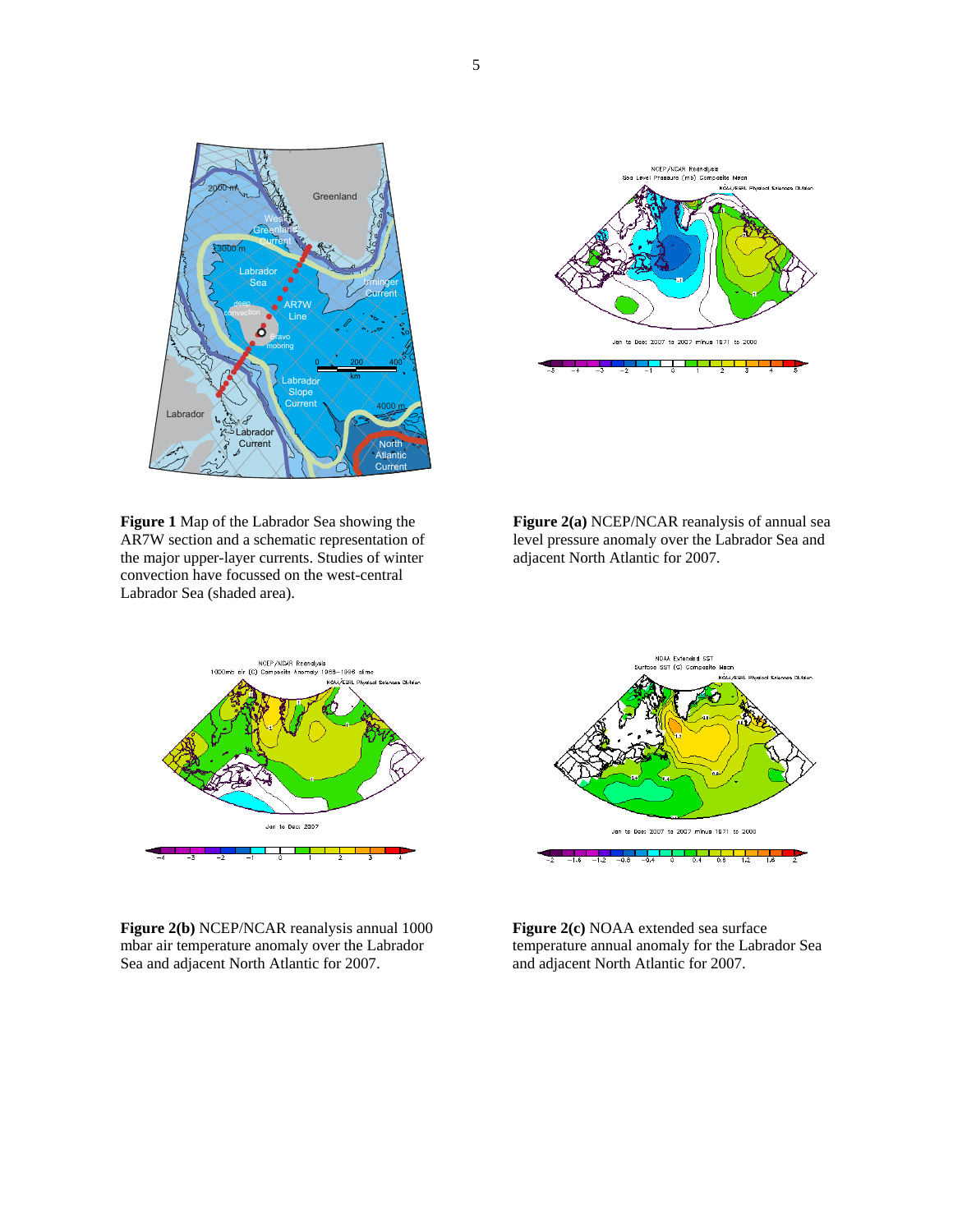

**Figure 3(a)** NCEP/NCAR reanalysis of change in annual mean 1000 mbar air temperature over the Labrador Sea and adjacent North Atlantic from 2006 to 2007.



**Figure 4(a)** HadISST sea surface temperature anomalies relative to 1971–2000 low-pass filtered in time and interpolated along the AR7W line for the period 1988–2007. The bathymetry along the AR7W line is shown at the bottom of the figure. Vertical lines mark 320 and 520 km along-section distances.



**Figure 3(b)** NOAA extended sea surface temperature change in annual mean over the Labrador Sea and adjacent North Atlantic from 2006 to 2007.



**Figure 4(b)** Time series of annual anomalies of HadISST sea surface temperature averaged over the 320–520 km distance range along the AR7W section as in Figure 4(a). The trend line gives a 1.2°C rise over the 17-year period 1990– 2007.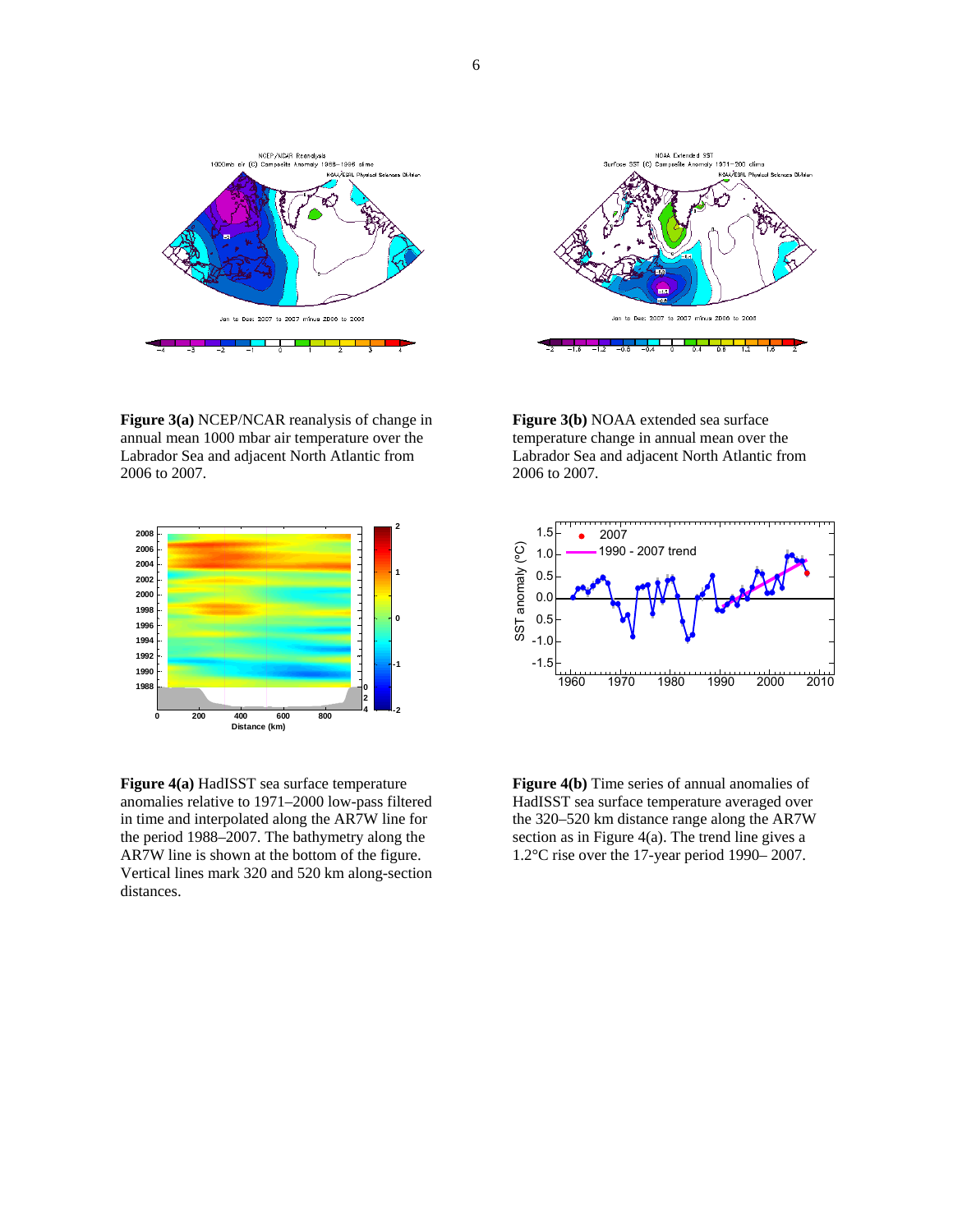

**Figure 5(a)** Potential temperature (°C) on the AR7W section in May–June 1993 (upper) and May 2007 (lower). Station positions are indicated by vertical lines. Colour highlighting marks the presence of Irminger Mode Water (green) and Irminger Atlantic Water (red) as defined in the text.



**Figure 5(b)** Average potential temperature in the upper 2000 m for spring occupations of AR7W from 1990 to 2007. The averages are based on typically 17 stations in each survey that reached as deep as 2000 m. Standard errors of the mean value for each survey are also shown.



**Figure 6(a)** Black lines show pressure on potential density surfaces averaged over stations in the 320– 520 km distance range for spring AR7W surveys from 1990 to 2007. Red and blue lines connect pressures at potential vorticity minima in the two shaded layers  $27.72 - 27.75$  kg m<sup>-3</sup> (upper) and  $27.77 - 27.79$  kg m<sup>-3</sup> (lower).



**Figure 6(b)** Potential temperature–salinity properties corresponding to the potential vorticity minima in the two shaded layers in Figure 6(a).